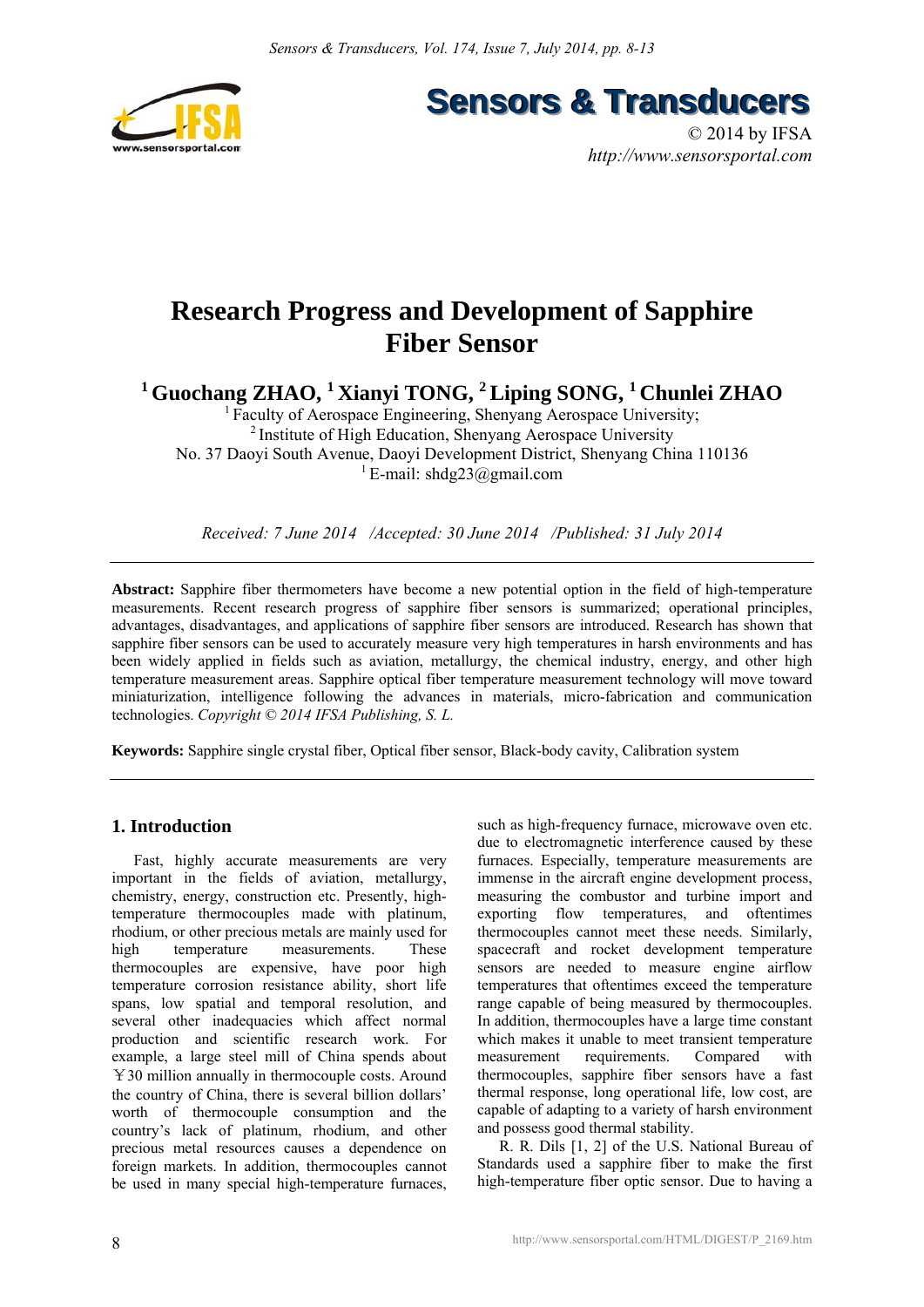working temperature of up to 2000 °C, having high thermal stability, and being capable of gathering reliable data, sapphire fibers and fiber optic hightemperature sensors have become a research hotspot. Sapphire fiber sensor with good thermal stability, and the time constant is much smaller than the traditional thermometer, which is adopted to measure the T56 type engine [3-4] high-speed high enthalpy gas flow temperature in foreign. Y. H. Shen et al [5-7] developed a sapphire fiber sensor that uses high emissivity ceramic, sintered under high temperature conditions, to produce a miniature fiber thermal cavity. This sensor has good thermal stability and high measurement accuracy capable of measuring temperatures ranging from room temperature to 1800 °C with an accuracy of 0.2 %. W. Li et al  $[4, 8]$ adopted new photo detectors and coating materials, greatly improving the temperature range and signal to noise ratio of the sapphire fiber optic sensor, making it capable of measuring to an upper limit temperature 2000 °C, reducing the response time to less than 100ms, allowing it to meet temperature measurement requirements of special circumstances encountered in research and industrial production. J. Zhao et al [5, 9] completed a sapphire fiber temperature sensor design whose prototype pushed the measurement temperature range to above 2200 °C allowing it to accurately measure the high gas temperatures of aircraft engines. With the rapid development of science and technology, sapphire optical fiber temperature measurement technology will be applied to the field of temperature measurement, having particularly broad application prospects in the area of high-temperature measurement.

# **2. Sapphire Fiber Optic Sensor Measurement System Architecture**

 Sapphire fiber optic sensor measurement system consists of sapphire fiber blackbody cavity probe, fiber optic coupler, quartz conductive fiber, optical detector, temperature data logger, PC software and other components, as shown in Fig. 1. The sapphire optical fiber is created through laser heated pedestal growth and blackbody material is deposited on the sensing tip of the sapphire fiber forming the blackbody radiation cavity. The sapphire fiber has a diameter of no more than 1mm and has a very low heat capacity, allowing the blackbody cavity to quickly reach thermal equilibrium with the outside test temperature. The sapphire optical fiber emits an electromagnetic signal based on the equilibrium temperature that is transmitted via high temperature optical fiber to the photoelectric detector. The electromagnetic signal is converted to a signal is converted to a corresponding voltage signal that is read by the data acquisition system and the measured temperature value is displayed after signal processing.



**Fig. 1.** Sapphire Fiber Sensor Measuring System.

## **2.1. Blackbody Cavity Production**

Synthetic sapphire is artificially grown from single crystal alumina  $(\alpha - A_3O_2)$  and has good thermal stability, high strength, high corrosion resistance, high melting point (upwards of 2045 °C). It transmits wavelengths in the range of 0.14 μm  $\sim$  6.5  $\mu$ m and can be matched with the spectral response of the photoelectric detector, making it an excellent near-infrared, high-temperature resistant material for optical fibers. Recently, single crystal sapphire fiber is the most suitable optical waveguide material in high temperature environments due to both its thermal characteristics and waveguide characteristics. The blackbody probe is the radiation sensitive element in thermal radiation temperature measurement and is the key component for the sapphire optical fiber high-temperature sensor. The features of the blackbody cavity will directly

determine the performance of the sensor. The probe material and coating process determines the upper temperature limit capable of being measured, the dynamic response time, service life, and most importantly the thermal radiation characteristics of the probe itself, thus affecting the accuracy, repeatability, and stability of the temperature sensor. There are many ways to produce the blackbody cavity, the two main ways are: (1) Use the high emissivity and high temperature characteristics of iridium (Ir), platinum (Pt) and other precious metals to produce the blackbody cavity. During production, the precious metal is added on to one end of the sapphire fiber through a thin film deposition process and then a film of aluminum oxide  $(A1<sub>2</sub>O<sub>3</sub>)$  is deposited to act as a protective film in order to prevent volatilization of the precious metal at a high temperature. (2) Use the high emissivity characteristic of ceramic by sintering a ceramic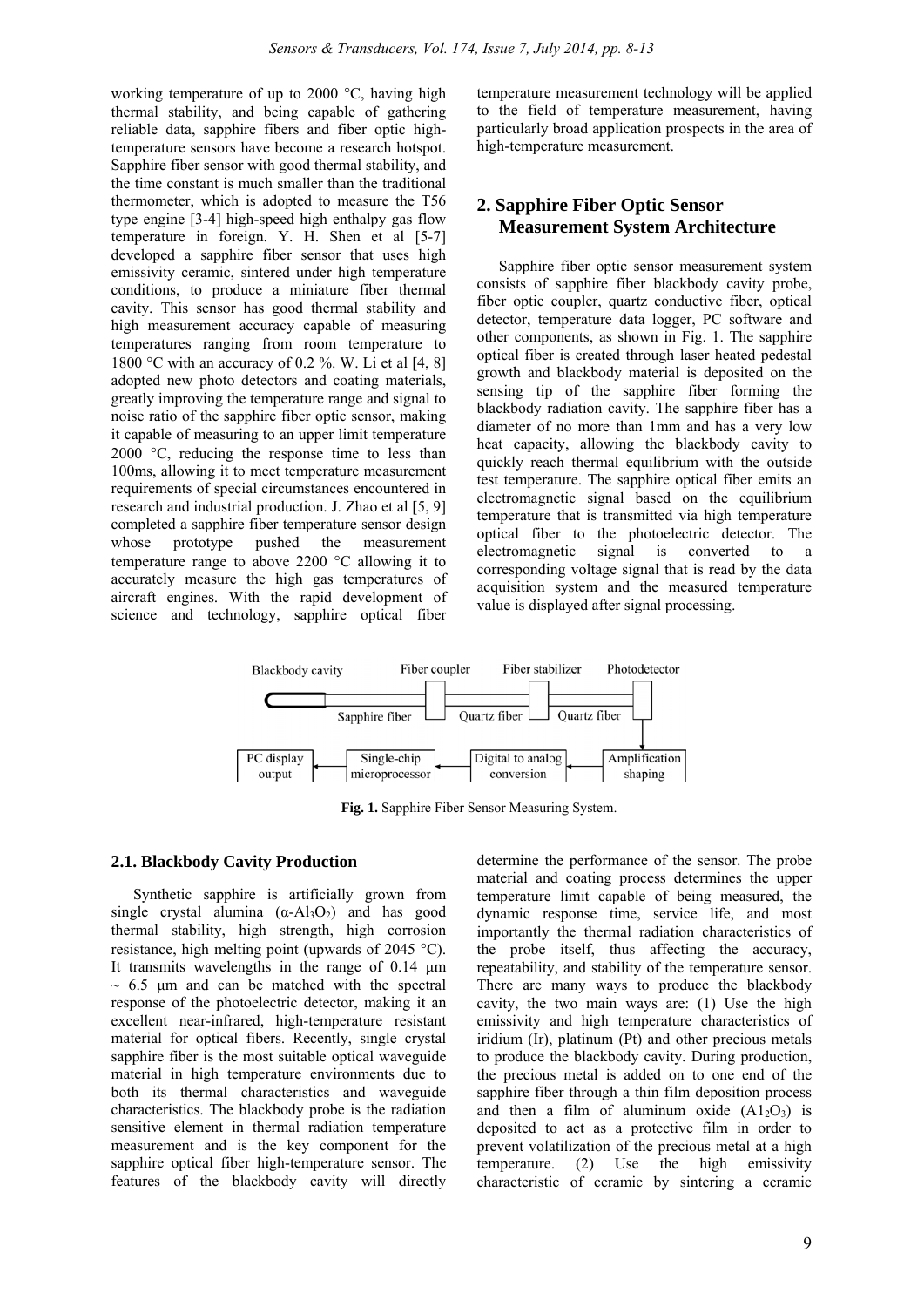blackbody cavity at one end of the sapphire fiber. Blackbody cavities made through the above two methods can both satisfy the high emissivity; high temperature resistance, stability, and temperature sensing requirements needed and can firmly bind to the sapphire fiber. Producing the blackbody cavity with high temperature ceramic is more widely used due to lower production costs. Currently, research is being done to further reduce the cost of blackbody cavity production. X. J. Hao [8, 10] has found cheaper metal coating materials, coating the sapphire

fiber first with a metalized tantalum or molybdenum film and then plating with an outside layer of zirconium ceramic protective film to produce blackbody cavity. Z. Liu [11] adopted new ceramic materials, first depositing a layer of titanium nitride film, and then depositing a layer of zirconium oxide protective film to produce blackbody cavity. This process has the advantages of low costs and improved temperature measurement maximum and will further promote the use of sapphire fiber sensors in practical processes.



**Fig. 2.** The Sapphire Fiber Sensor Blackbody Cavity.

## **2.2. Sapphire Fiber Optic Probe Thermal Radiation Characteristics**

The absorption coefficient of single crystal sapphire is in the range of  $10^{-6}$  m  $\sim 10^{-5}$ m depending on the temperature, and sapphire fiber core diameter is only a few hundred microns. Thus, the heat radiation absorbed by the thermal cavity surface is very small. The sapphire fiber blackbody can be reasonably viewed as a cylindrical, isothermal diffusion cavity. Since the sapphire fiber blackbody cavity can be seen as an isothermal cylindrical cavity, the effective emissivity formula of the cylindrical, isothermal diffusion cavity can be derived from Gouffe's thermal radiance theory shown by Eq. 1.

$$
E_0 = \frac{\varepsilon \left[ 1 + (1 - \varepsilon) \left( 0.25g - 0.1875g^2 \right) \right]}{\varepsilon + (1 - \varepsilon) \left( 0.25g - 0.125g^2 \right)} \tag{1}
$$

where  $g = D/L$ , *L* is the length of the cylindrical cavity blackbody; D is the diameter of the sapphire fiber;  $\varepsilon$  is the emissivity of the coating material. Eq. 1 represents the effective optical emissivity of the blackbody cavity. The effective optical emissivity is not only dependent on the emissivity of the coating materials, but also the structure and size of the blackbody cavity. Sapphire crystal has a refractive index of  $n=1.75$ . The radiation emitted from the blackbody cavity at the end is limited to within a small solid angle along the fiber axis. Therefore, it can approximate that the radiation propagates along the fiber axis as a one-dimensional light propagation. Matlab was used to simulate the change in effective emission rate of the cylindrical blackbody cavity for different blackbody dimensions. Fig. 3 shows the theoretical calculation results for effective emissivity of the blackbody cavity. From the figure, when the

emissivity of the thermal medium coating material is greater than 0.5 and the ratio of the blackbody cavity dimensions *L*/*D* is greater than 10, the effective emissivity  $E_0$  is not only is very close to 1 but also remains very stable. At this point, the fiber optic sensor probe is very close to an ideal blackbody cavity. Meaning the blackbody cavity has stable heat radiation characteristics across a wide temperature range. In order for the sapphire optical fiber sensor thermal cavity to be seen as an ideal blackbody cavity, the blackbody cavity design should optimally have an *L*/*D* ratio of approximately 10.



**Fig. 3.** Optical Fiber Temperature Sensor Cavity Effective Emissivity.

## **3. Sensor Temperature Measurement Principle**

The principle of operation for sapphire fiber temperature sensors is based on the blackbody cavity radiation theory of colorimetric method [12-14]. According to Planck's law of blackbody radiation, if the sensor probe is placed in an area with temperature T, the monochromic radiation flux is: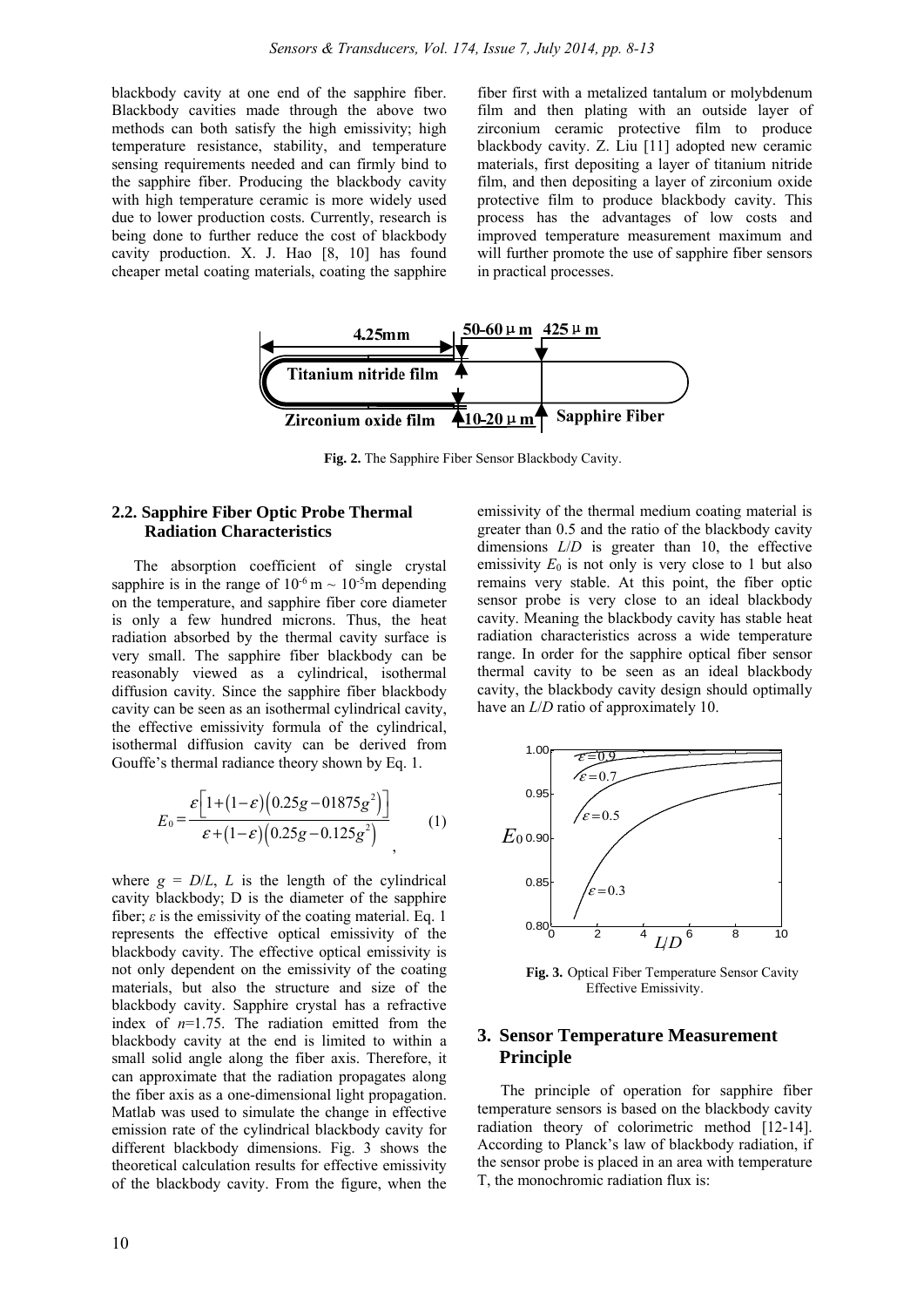$$
M(\lambda, T) = \frac{\varepsilon(\lambda, T)C_1}{\lambda^5 \left[\exp\left(\frac{C_2}{\lambda T}\right) - 1\right]} \tag{2}
$$

According to Wien's formula, when  $\lambda T \ll 1$ , the approximate expression for Planck's law is:

$$
M(\lambda, T) = \varepsilon(\lambda, T) C_1 \lambda^{-5} \exp\left(-\frac{C_2}{\lambda T}\right)
$$
 (3)

Assuming the object being measured is at the same temperature  $T$ , the radiated power ratio  $R(T)$  radiated from the measured object of two wavelengths  $\lambda_1$  and *λ*2 and monochromatic radiation of *M* (*λ*1, *T*), *M* (*λ*2, *T*) is:

$$
R(T) = \frac{M(\lambda_1, T)}{M(\lambda_2, T)} = \frac{\varepsilon(\lambda_1, T)}{\varepsilon(\lambda_2, T)} \left(\frac{\lambda_1}{\lambda_2}\right)^5 \exp\left[\frac{C_2}{T} \left(\frac{1}{\lambda_2} - \frac{1}{\lambda_1}\right)\right], \quad (4)
$$

The radiation signal is first filtered through the filter before the optical detector converts the radiation into electrical signal. The signal intensity is:

$$
I(\lambda_0,T)=\int_{\lambda_0-\Delta\lambda/2}^{\lambda_0+\Delta\lambda/2}f(\lambda)\times D(\lambda)\times F(\lambda)\times M(\lambda,T)d\lambda
$$
 (5)

where  $F(\lambda)$  is to account for radiation loss from transmission through the optical signal transmission fiber (the sapphire fiber and quartz transmission fiber) and from the insertion of components such as fiber optic connectors and other optical elements which cause insertion loss. Fiber connector insertion loss is:

$$
I_L = -10 \log \frac{p_1}{p_0} (dB),
$$
 (6)

where  $p_0$  is the input optical power,  $p_1$  is the output optical power. Optical fiber transmission attenuation is:

$$
I(z) = I_0 e^{-\infty}, \tag{7}
$$

where  $I_0$  is the initial light intensity entering into the fiber core  $(z=0 \text{ point})$ , *z* is the longitudinal distance along the fiber, when the interference bandwidth filter is narrow,  $f(\lambda)$ ,  $D(\lambda)$ ,  $F(\lambda)$ ,  $\varepsilon(\lambda, T)$  are usually considered to be independent of wavelength and become constants. In this paper, with two fiber Bragg gratings as the narrow-band filter of the test system, formula (5) can be simplified to

$$
I(\lambda_0, T) =
$$
  
\n
$$
f(\lambda_0) \times D(\lambda_0) \times F(\lambda_0) \times \varepsilon(\lambda_0, T) \cdot ,
$$
  
\n
$$
\int_{\lambda_0 - \Delta \lambda/2}^{\lambda_0 + \Delta \lambda/2} M_0(\lambda, T) d\lambda
$$
 (8)

Two photodetectors convert the received radiation signal into current signal, the ratio *R* (*T*) is:

$$
\frac{I(\lambda_{1},T)}{I(\lambda_{2},T)} =
$$
\n
$$
\frac{f(\lambda_{1})\times D(\lambda_{1})\times F(\lambda_{1})\times \varepsilon(\lambda_{1},T)}{f(\lambda_{2})\times D(\lambda_{2})\times F(\lambda_{2})\times \varepsilon(\lambda_{2},T)} \times,
$$
\n
$$
\frac{\int_{\lambda_{1}-\Delta\lambda/2}^{\lambda_{1}+\Delta\lambda/2} M_{0}(\lambda,T) d\lambda}{\int_{\lambda_{2}-\Delta\lambda/2}^{\lambda_{2}+\Delta\lambda/2} M_{0}(\lambda,T) d\lambda}
$$
\n(9)

if we define

$$
K = \frac{f(\lambda_1) \times D(\lambda_1) \times F(\lambda_1) \times \varepsilon(\lambda_1, T)}{f(\lambda_2) \times D(\lambda_2) \times F(\lambda_2) \times \varepsilon(\lambda_2, T)},
$$
 (10)

and

$$
R_1(T) = \frac{\int_{\lambda_1 - \Delta \lambda/2}^{\lambda_1 + \Delta \lambda/2} M_0(\lambda, T) d\lambda}{\int_{\lambda_2 - \Delta \lambda/2}^{\lambda_2 + \Delta \lambda/2} M_0(\lambda, T) d\lambda},
$$
 (11)

then we have

$$
R(T) = K \times \frac{\int_{\lambda_1 - \Delta/2}^{\lambda_1 + \Delta/2} M_0(\lambda, T) d\lambda}{\int_{\lambda_2 - \Delta/2}^{\lambda_2 + \Delta/2} M_0(\lambda, T) d\lambda} = K \cdot R_1(T), \quad (12)
$$

where  $K$  is the device constant unrelated to the temperature of the test system. Eq. 12 ignores the change caused by changes in temperature, the optical signal loss during transmission, coupling, and other optical elements insertion and changes in emissivity. Considering the actual test environment this omission is permissible, as only the sensor blackbody cavity probe in the high temperature environment and the transmission part is not affected by the high temperature environment. *K* can be obtained through a static calibration system. One possible type of calibration to determine K is the colorimetric method. The colorimetric method can effectively improve temperature measurement accuracy, and also eliminates the influence of the environment and emission rate. The colorimetric measuring system is shown in Fig. 4.

#### **4. Static Calibrations**

Fig. 5 shows a fiber optic sensor static calibration device. The hot end of a standard platinum-rhodium thermocouple is placed in the calibration furnace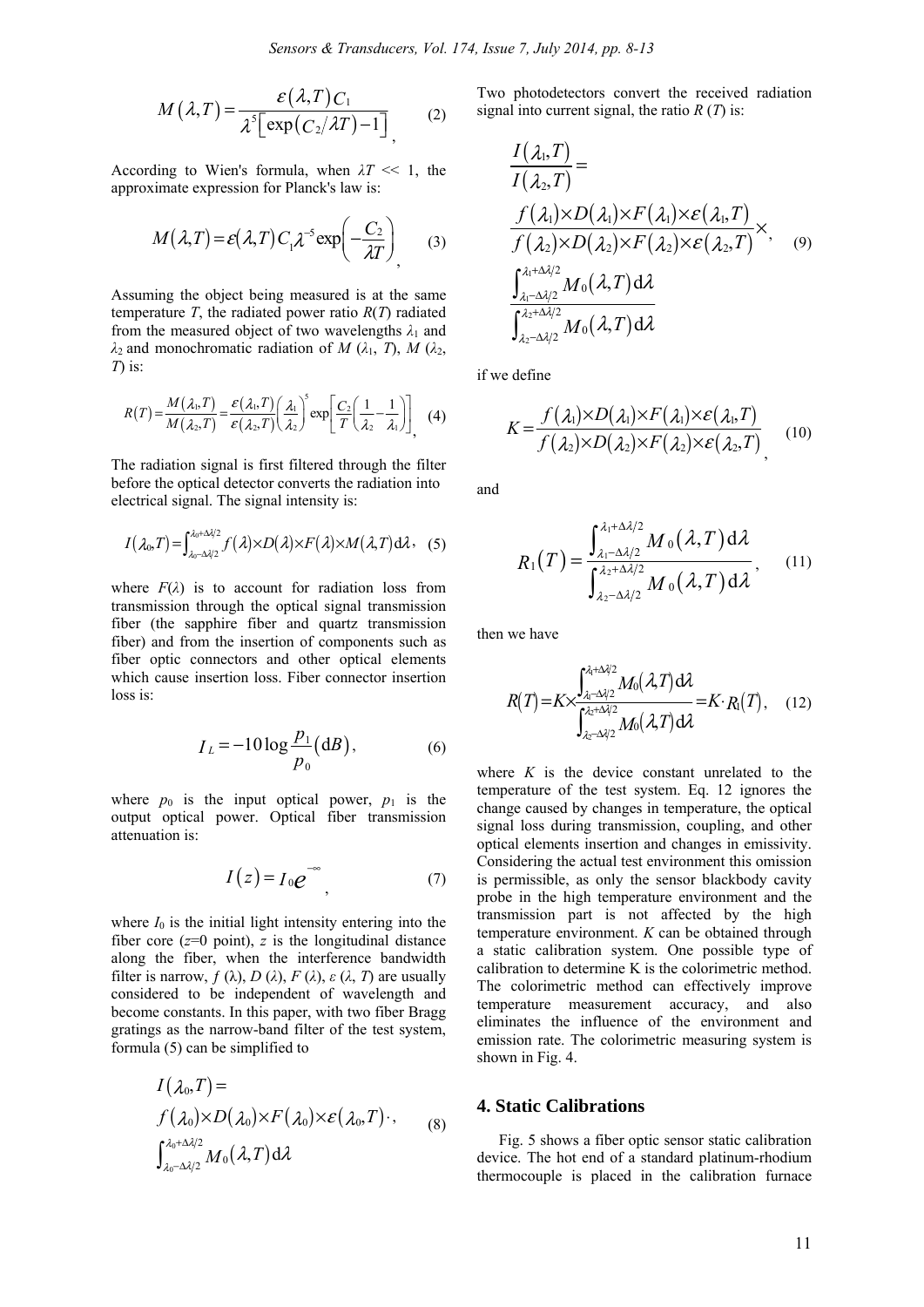along with the sapphire fiber blackbody cavity probe so that they are at the same temperature. The cold end of the thermocouple is kept at a constant temperature of 0 °C. Multiple temperature measurement points are uniformly taken in the effective measurement range. Each time, the temperature has to be stable for 10 minutes before a reading is taken to make sure the thermal equilibrium state has been reached. For each temperature measurement point, three readings are averaged. In the low temperature region (500  $\degree$ C ~ 1100 °C), a standard platinum-rhodium10-platinum thermocouple is used for calibration; in the hightemperature zone (1100 °C ~ 1800 °C), a standard platinum-rhodium30-platinum-rhodium6 thermocouple is used for calibration.



**Fig. 4.** Colorimetric Measurement System.



**Fig. 5.** Static Calibration Device.

 Currently, sensor static calibration technology is relatively mature. Yan et al [15] of Aerospace fortyfour designed a suitable temperature sensor calibration and test system, which consists of the acetylene flame temperature integrated test platform and the corresponding testing software to provide a stable reliable, secure and convenient platform for sensor testing. Hao et al [16-17] at North University of China designed a calibration system made of a hydroxide flame gun, infrared thermal image instrument and data acquisition card which can determine the constant K and the temperature-voltage curve more accurately. The system operation is simple, convenient and fast, it can be calibrated to a

maximum temperature of above 2000 °C which will lay the foundation for accurate transient high temperature measurement.

## **5. Dynamic Calibrations**

In many types of dynamic measurements, the temperature measured by the sensor is not the real temperature of the medium. This difference is called dynamic response error. To reduce such error, the dynamic response of the temperature sensor should be studied in the process of dynamic calibration. The thermal response characteristics of sapphire fiber sensor mainly are decided by the blackbody cavity dielectric film thickness and the thermal conductivity of the dielectric material. The dielectric material may be high temperature metal or ceramic depending on the production process. The film thickness ranges from several microns to several tens of microns. Each type of film has its own advantages, metal film blackbody cavities have fast thermal response while high temperature ceramic blackbody cavities are convenient to manufacture, have good oxidation resistance, and a thermal response, though less ideal than that of metal film cavities, that can meet the requirements of most high temperature measurement circumstances. Fig. 6 is a diagram of a sapphire fiber sensor dynamic calibration system. The system is composed of conductive quartz optical fiber, optical fiber connector, optical fiber sensors,  $CO<sub>2</sub>$  laser beam, mirrors, optical amplifiers, storage oscilloscopes. Fiber optic sensor's dynamic response time steps up along with the enhancement of the laser signal generated by high-power  $CO<sub>2</sub>$  laser beam, which passes through 45° mirror reflection, focusing on the blackbody cavity of fiber optic sensor. Then an oscilloscope records the output voltage signal changing with the laser signal and the optical fiber sensor response time can be decided.



**Fig. 6** Dynamic Calibration System.

Recently, the rapid development of dynamic parameter test technology has become one of the latest trends in measurement testing technology. Dynamic calibration can provide dynamic measurement traceability and also the basis for dynamic parameter measurements. P. Castellini et al [18] used laser sustained heating temperature sensor, and the sensor time constant  $\tau$  is obtained by the flow